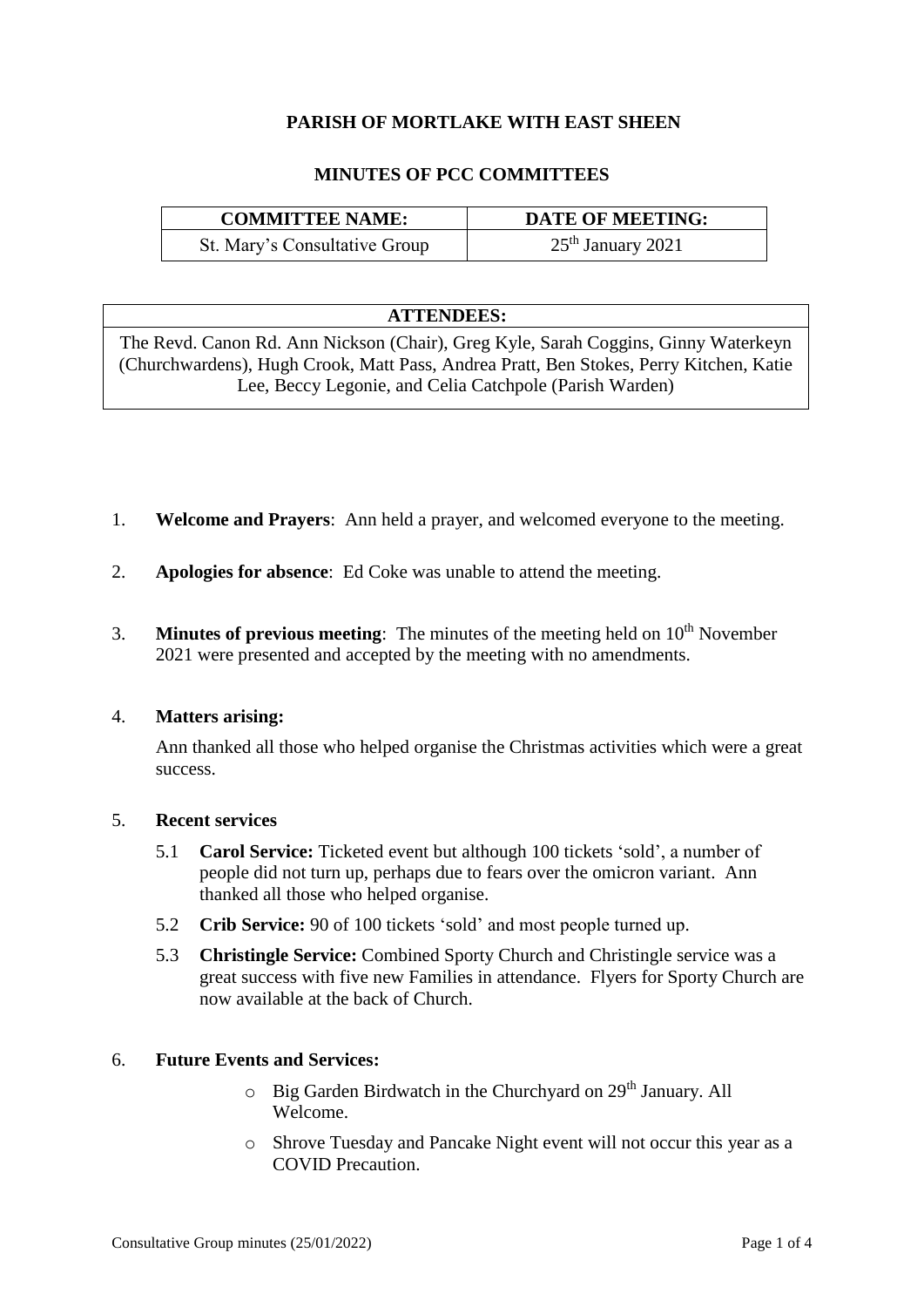- o Ash Wednesday service at 8pm.
- o Lent Lectures planned for Sunday evenings in Lent. Posters will soon be available. Theme for this year is Identity and Faith. Ann is still looking for two additional speakers.
- o Mothering Sunday on 22nd March 2022
- o Boat Races Teas on 3rd April with Women's race starting at 14.23, men's race at 15.23.
- o Easter Services No plans to ticket these events.
- o Palm Sunday Discussions regarding a service at Sheen Crossroads are still ongoing. However, the Donkey is still booked.
- o Queen Jubilee. Agreed to explore option of a tea party with the MCA at 3pm on Saturday 4th June and a service (of thanksgiving) at 10am followed by celebratory refreshments on Sunday the 5th.
- $\circ$  RCSM Sunday is 12<sup>th</sup> June.

## 7. **Friends of Mortlake Churchyard**

The Friends of Mortlake Churchyard will be meeting to discuss possible dissolution on 5<sup>th</sup> February 2022. If this goes ahead, St Mary's CG agreed to take on responsibility for the churchyard. Funds currently held in the churchyard account will be transferred to St Mary's and will be ring-fenced for the Church Yard. Proposed Katie Lee, seconded Matt Pass, unanimous.

Ann thanked Caroline and Brian for all of their work and assistance to the Churchyard.

## 8. **Treasurer's Report**:

2021 accounts: In advance of the meeting, Perry had sent draft accounts for the year ended 31 December 2021.

There was a deficit of £2.3K, slightly less than anticipated and, in line with  $F\&P$ recommendation, it was agreed that this should be met from the donations fund: using it to close the gap in a difficult year would be in line with the wishes of the many people who had made small donations in general support of the church.

It had been a muted year financially, with many events and activities cancelled. Income was only £11K and expenditure £13K. However, we had received substantial legacies: £55.5K from the Berners-Lees, £25K from Peter Harrop and £0.5K from Dorothy Jones.

Fund balances at 31/12/21 were:

|                | £K   |
|----------------|------|
| Donations fund | 19.1 |
| Legacy fund    | 96.7 |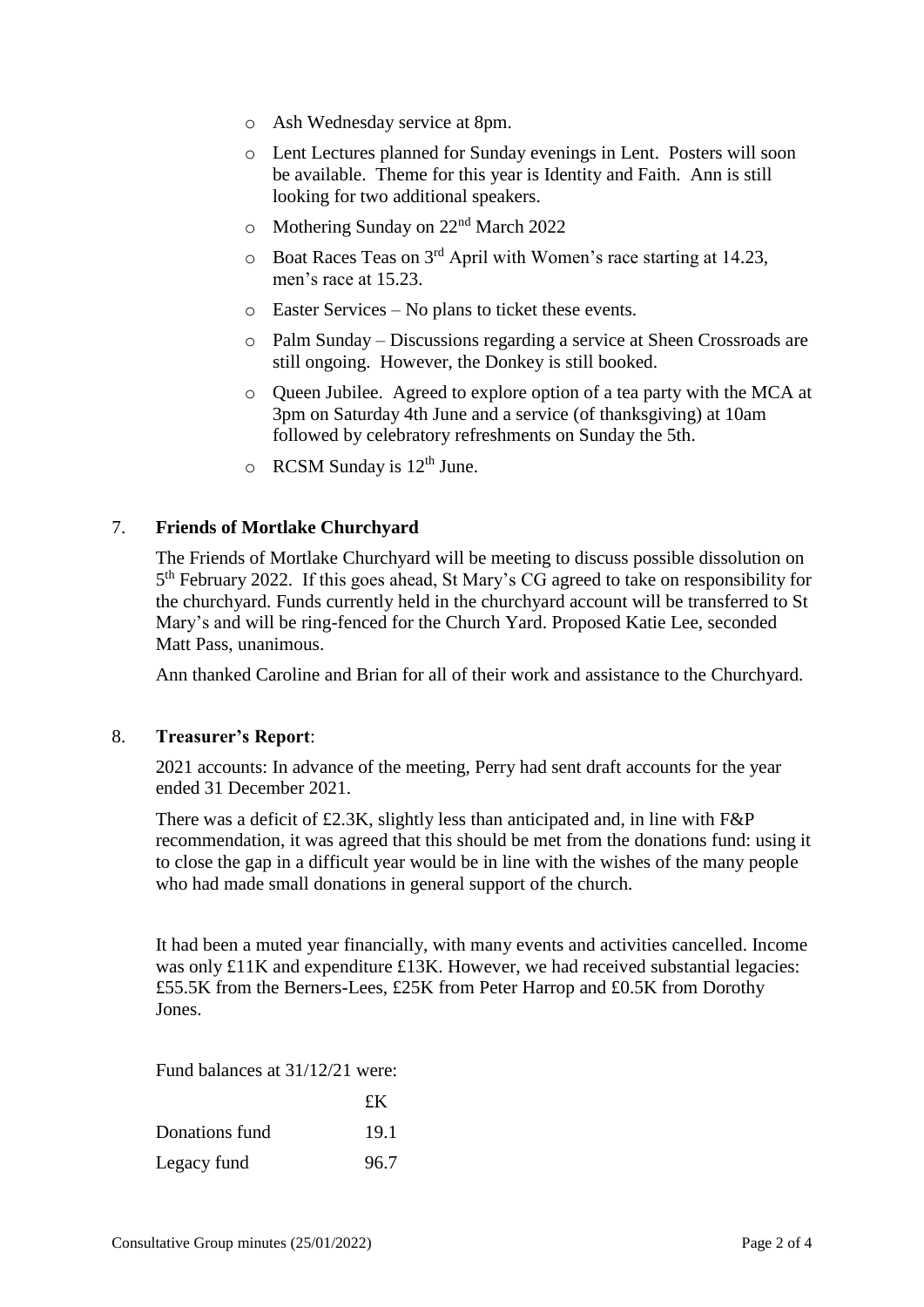| Tower fund | 4.1   |
|------------|-------|
| Total      | 119.9 |

The meeting approved the accounts, subject to examination by Paul Edelin (completed and accounts signed on 25 January 2022).

2022 budget: The 2022 budget showed breakeven. Perry advised that £17K income might be optimistic, and it might be difficult to contain expenditure at £17K, but he did not believe we should budget for a deficit, which becomes a self-fulfilling prophecy. If good reasons have to be advanced for spending in excess of budget, the discipline is stronger. The meeting approved the budget

## 9. **Safeguarding:** Nothing to report.

## 10. **Other Reports:**

## 10.1 **Rector's Report:** Ann reported:

- New curate will be ordained  $26<sup>th</sup>$  June 2022.
- Legacy Spending
	- o Still waiting on Church Environmental Assessment.
	- o Parish Architect visited the Church before Christmas and proposed a number of options for the replacement of the dividing doors (see email attached).
	- o Hugh referred to estimates recently received from BC Shepherd & Sons, who tune and service the organ. It was proposed that up to £15K, being the remaining balance of the Finzi legacy, be invested in repairs and deep maintenance that was long overdue. This was approved. The work would put the organ out of action for some weeks, and Hugh would negotiate with Shepherds a timetable that would avoid major festivals and events.

## 10.2 **Churchwardens' Reports:**

- Greg reported that the Boiler will be inspected on  $25<sup>th</sup>$  January 2022.
- Sarah and Ginny reported that the church has arranged for a paid cleaner for the whole church (3 hours per week), which would replace the need for the Saturday morning cleaning rota.
	- o Cleaner to be paid the London Living Wage.

# 10.3 **Parish Warden's Report:**

 $\bullet$  Holiday at home will be 1<sup>st</sup> week of August.